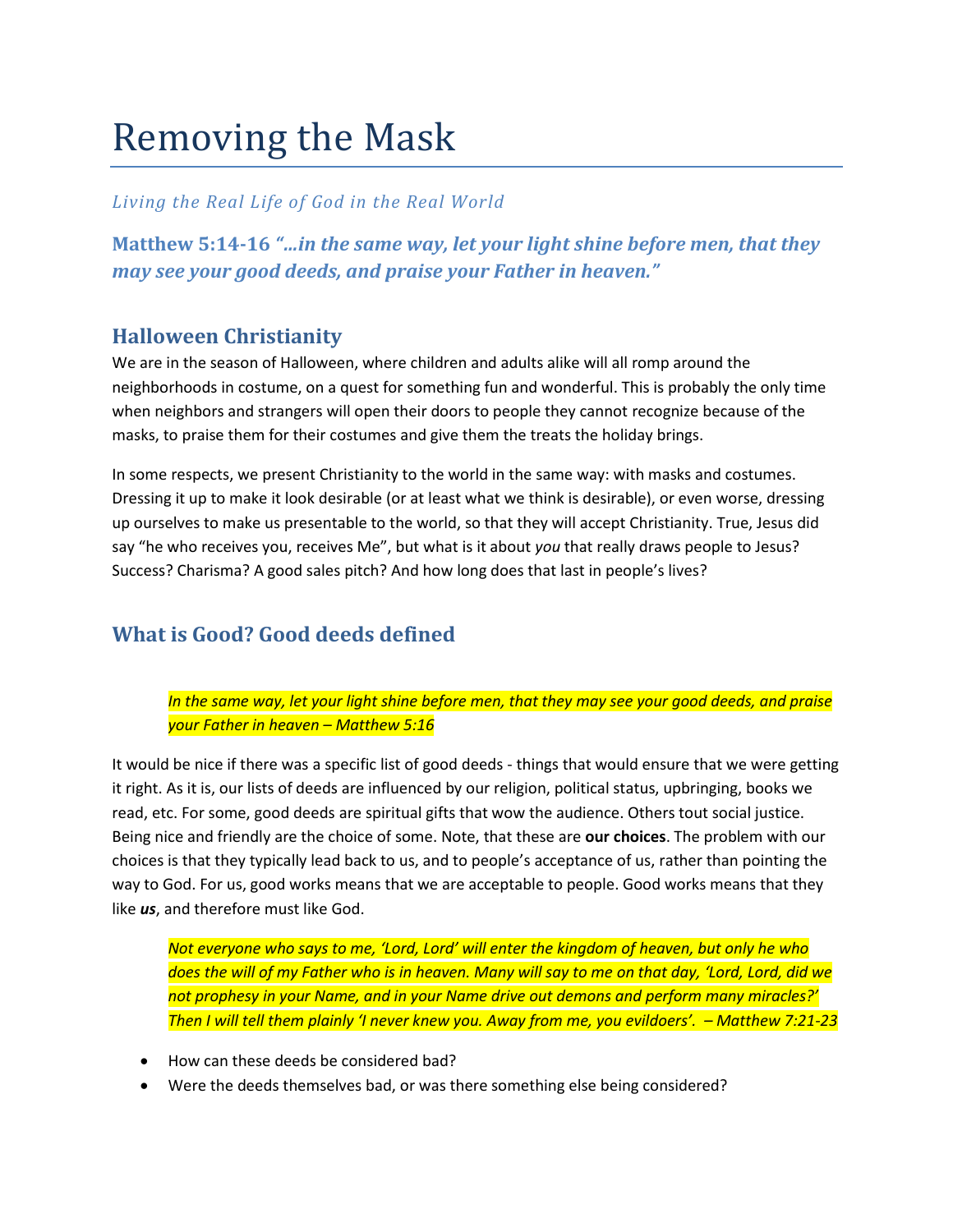**Evildoers** defined: Οἱ ἐργαζόμενοι τὴν ἀνομίαν – is translated as, "those who practice lawlessness". These were people who were doing good works, but they did not have the foundation or proper motivation for doing them, and as such, to Jesus were doing evil. The focus for those doing the works was themselves, and their ability to access the kingdom because of their actions. For Jesus, however, these individuals had failed to take into account the relationship with the King. The works, for Jesus, were a byproduct of the relationship.

**If the works would not draw the doer to Jesus, why would they draw the audience to Jesus?**

## **Seeing Behind the Mask**

Jesus had several encounters with those who presented a good game, and were even revered for their actions when it came to their faith.

*At dawn He appeared again in the temple courts, where all of the people gathered around Him, and He sat down to teach them. The teachers of the Law and the Pharisees brought in a woman caught in adultery. They made her stand before the group and said to Jesus, 'Teacher, this woman was caught in the act of adultery. In the Law Moses commanded us to stone such women. Now what do you say?' – John 8:2-5*

On the surface, their actions would seem reputable. They used the right words, quoted the right scripture, even sought to take the right action according to the Law. Jesus, however saw behind the façade, and confronted their real intention:

*If any of you is without sin, let him be the first to throw a stone at her – John 8:7* 

We can accept people at Halloween coming to our doors in costume, because we know they are in costume. We know there is a real person underneath who is not what they are portraying. Witches, goblins and ghouls are nothing more than little kids who play in the neighborhood.

Similarly, when we face the world with our masks, the world first asks "who is it under the mask?" They see an agenda that does not fit the presentation. Just like someone who flatters to get the sale, often times our Christianity is presented with all the love and caring in the world, yet the real intent is clearly seen by the world.

*When they found him on the other side of the lake, they asked him 'Rabbi, when did you get here?' Jesus answered, 'I tell you the truth, you are not looking for me because you saw the miraculous signs but because you ate the loaves and had your fill. Do not work for food that spoils but for food that endures to eternal life…* 

*So they said to him, 'what miraculous sign then will you give that we may see it and believe you?... – John 6:25-30 (they proved His point)*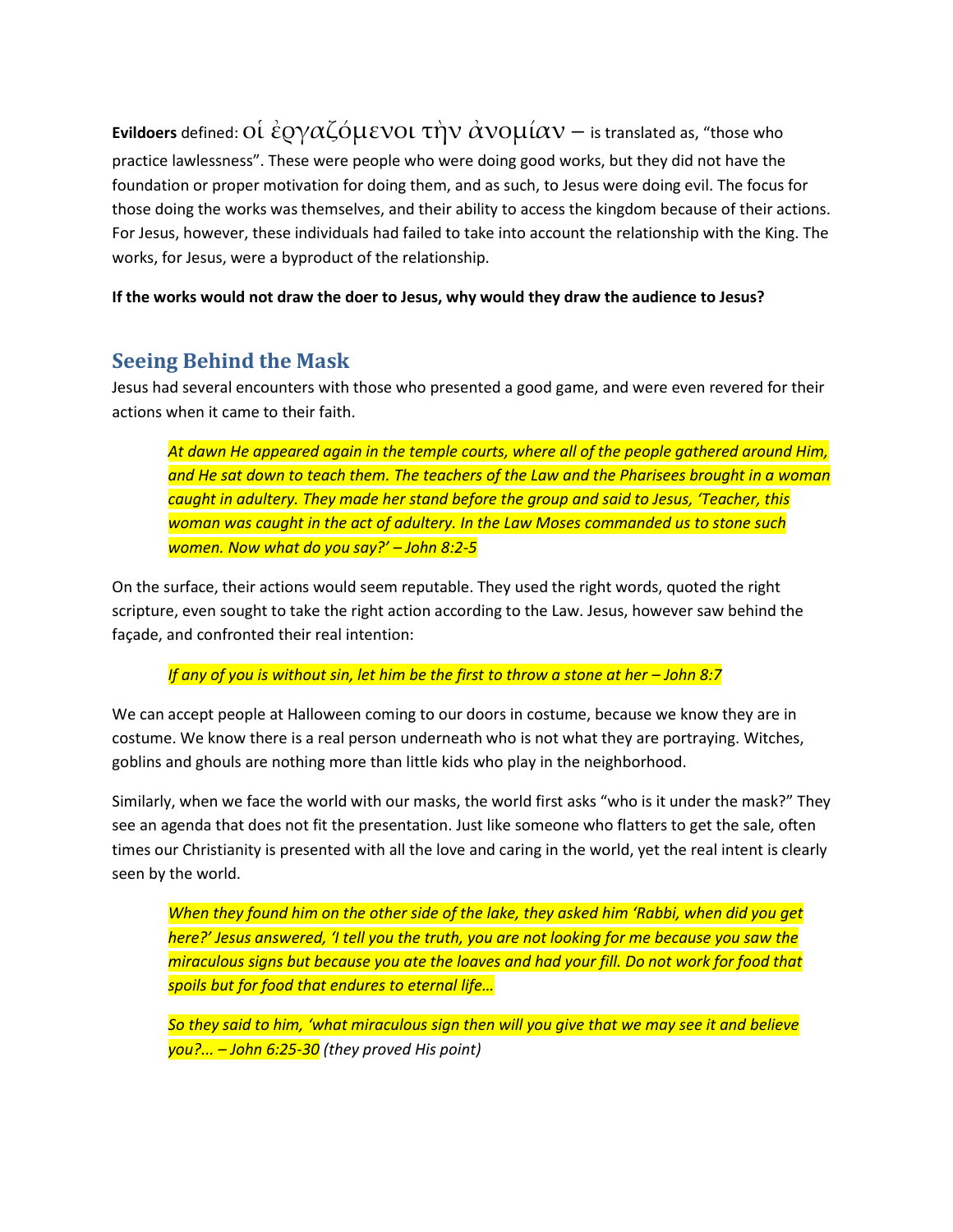## **Living Whole in the Holy**

When we think the goal for our Christian life is to just try to work at getting people in, we miss the point, and we miss the real power of God that changes lives.



**Human focus and method** 

For God, our witness is an outgrowth of the presence of God through the Holy Spirit.

*Some, however, made fun of them and said "They have had too much wine". Then Peter stood up with the Eleven and addressed the crowd…" – Acts 2:13-14*

On the day of Pentecost, Peter had not been prepared to speak to anyone, let alone a crowd. However, coming out of the experience of the presence of God, he spoke and 3000 were converted that day.

**It was the presence of God and the knowledge of who he was dealing with that prompted Peter to speak with the confidence and power he did. Peter was not trying to manufacture a good experience for people to accept (it was actually just the opposite). It was God that convicted those that were converted**

*With what shall I come before the Lord and bow down before the exalted God? Shall I come before Him with burnt offerings, with calves a year old? ... He has shown you, O man, what is good. And what does the Lord require of you? To act justly, and to love mercy, and to walk humbly with your God – Micah 6:6-8*

Our witness and activity for God comes through our constant relationship with Him. Jesus modeled this in his time on earth:

*So Jesus said, "When you have lifted up the Son of Man, then you will know that I AM [the one I claim to be] and that I do nothing on my own but speak just what the Father has taught me. The one who sent me is with me. He has not left me alone, for I always do what pleases Him. – John 8:28-29*